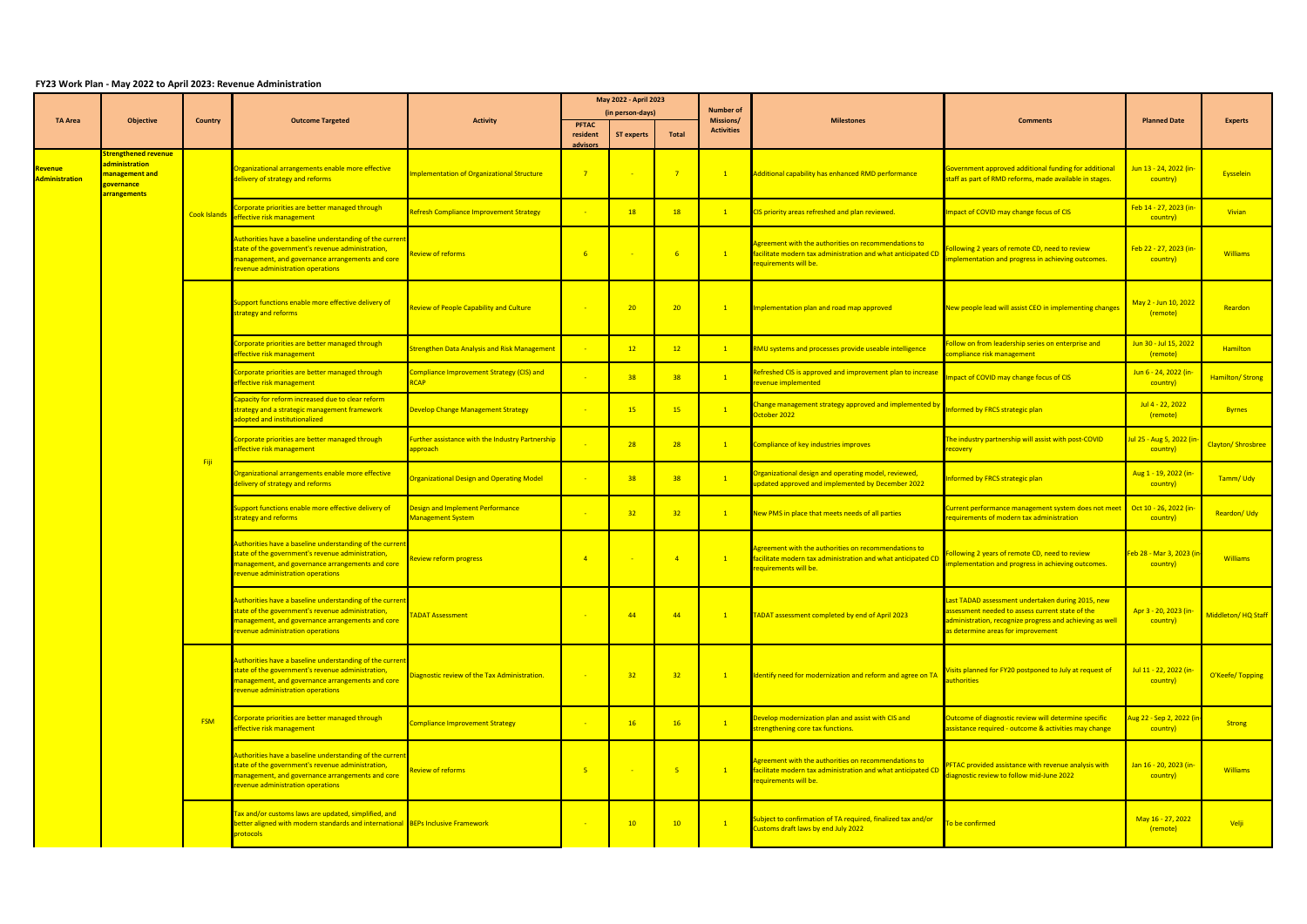|                |                  |                 |                                                                                                                                                                                                        |                                                                  |                      | May 2022 - April 2023 |                 |                               |                                                                                                                                                                                                                                  |                                                                                                                                   |                                                    |                 |
|----------------|------------------|-----------------|--------------------------------------------------------------------------------------------------------------------------------------------------------------------------------------------------------|------------------------------------------------------------------|----------------------|-----------------------|-----------------|-------------------------------|----------------------------------------------------------------------------------------------------------------------------------------------------------------------------------------------------------------------------------|-----------------------------------------------------------------------------------------------------------------------------------|----------------------------------------------------|-----------------|
| <b>TA Area</b> | <b>Objective</b> | <b>Country</b>  | <b>Outcome Targeted</b>                                                                                                                                                                                | <b>Activity</b>                                                  | <b>PFTAC</b>         | (in person-days)      |                 | <b>Number of</b><br>Missions/ | <b>Milestones</b>                                                                                                                                                                                                                | <b>Comments</b>                                                                                                                   | <b>Planned Date</b>                                | <b>Experts</b>  |
|                |                  |                 |                                                                                                                                                                                                        |                                                                  | resident<br>advisors | <b>ST experts</b>     | <b>Total</b>    | <b>Activities</b>             |                                                                                                                                                                                                                                  |                                                                                                                                   |                                                    |                 |
|                |                  | <b>Kiribati</b> | Organizational arrangements enable more effective<br>delivery of strategy and reforms                                                                                                                  | <b>Organizational Design</b>                                     | 12                   |                       | 12              | $\mathbf{1}$                  | New organizational design approved and implemented by end Fit for purpose structure and ways of working<br>of April 2023                                                                                                         | implemented                                                                                                                       | Sep 5 - 23, 2022 (in-<br>country)                  | Eysselein       |
|                |                  |                 | Authorities have a baseline understanding of the current<br>state of the government's revenue administration,<br>management, and governance arrangements and core<br>revenue administration operations | <b>Review reform progress</b>                                    | $\overline{7}$       |                       | $\overline{7}$  | $\sqrt{1}$                    | Agreement with the authorities on recommendations to<br>facilitate modern tax administration and what anticipated CD<br>requirements will be.                                                                                    | Following 2 years of remote CD, need to review<br>mplementation and progress in achieving outcomes.                               | Feb 6 - 10, 2023 (in-<br>country)                  | <b>Williams</b> |
|                |                  |                 | Capacity for reform increased due to clear reform<br>strategy and a strategic management framework<br>adopted and institutionalized                                                                    | <b>Support for Tax Reform</b>                                    |                      | 12                    |                 | $\sqrt{1}$                    | egislation for tax reform and readiness of tax administration<br>for implementation of tax reforms to be aligned with tax<br>reform timeline as soon as government has made decision on<br><b>Lax reform scope and timelines</b> | Awaiting clarity on scope of this work                                                                                            | Jun 6 - 24, 2022<br>(remote)                       | Piper           |
|                |                  | $R$ M           | Corporate priorities are better managed through<br>effective risk management                                                                                                                           | Compliance Risk management                                       |                      | 12                    | 12              | $\mathbf{1}$                  | CIS is approved and improvement plan to increase revenue<br>implemented                                                                                                                                                          | ssumed that RMI has risk management capability                                                                                    | Jul 18 - Aug 5, 2022<br>(remote)                   | Piper           |
|                |                  |                 | <b>Effective implementation of a new tax or modernized</b><br>legislation                                                                                                                              | Implementation of VAT                                            |                      | 16                    | 16              | $\mathbf{1}$                  | VAT implementation readiness by 10/31/22                                                                                                                                                                                         | Decision still to be taken on implementation of VAT                                                                               | <mark>Nov 28 - Dec 9, 2022 (ir</mark><br>country)  | Piper           |
|                |                  | <b>Nauru</b>    | Corporate priorities are better managed through<br>effective risk management                                                                                                                           | <b>Enhance CIS and improve core tax functions</b>                |                      | 12                    | 12              | $\mathbf{1}$                  | CIS is approved and improvement plan to increase revenue<br>mplemented                                                                                                                                                           | mpact of COVID should be factored in                                                                                              | <mark>Feb 20 - Mar 3, 2023 (i</mark> i<br>country) | <b>Fisher</b>   |
|                |                  |                 | Authorities have a baseline understanding of the current<br>state of the government's revenue administration,<br>management, and governance arrangements and core<br>revenue administration operations | Reform Program Progress Review                                   |                      | 10                    | 10 <sup>°</sup> | $\sqrt{1}$                    | Reform plans are systematically being implemented                                                                                                                                                                                | Mentoring support enables embedding of new CD                                                                                     | Oct 17 - 28, 2022<br>(remote)                      | Shrosbree       |
|                |                  | <b>Niue</b>     | Authorities have a baseline understanding of the curren<br>state of the government's revenue administration,<br>management, and governance arrangements and core<br>revenue administration operations  | <b>Reform Progress Check</b>                                     |                      | 10 <sup>°</sup>       | 10 <sup>1</sup> | $\mathbf{1}$                  | Agreement with the authorities on recommendations to<br>facilitate modern tax administration and what anticipated CD<br>requirements will be.                                                                                    | Following 2 years of remote CD, need to review<br>implementation and progress in achieving outcomes.                              | Jan 16 - 27, 2023<br>(remote)                      | Shrosbree       |
|                |                  |                 | Authorities have a baseline understanding of the current<br>state of the government's revenue administration,<br>management, and governance arrangements and core<br>revenue administration operations | <b>Review Tax Reform Implementation Progress</b>                 |                      | 20 <sup>°</sup>       | 20 <sup>2</sup> | $\mathbf{1}$                  | Implementation plans are being actioned                                                                                                                                                                                          | In-country support required to ensure plans are being<br>implemented in readiness for implementation of new<br>legislation        | Jul 1 - 29, 2022<br>(remote)                       | Piper           |
|                |                  |                 | Support functions enable more effective delivery of<br>strategy and reforms                                                                                                                            | <b>ITC support for new taxes</b>                                 |                      | 20                    | 20              | $\mathbf{1}$                  | ICT modules for new taxes to be operational by end<br>November 2022                                                                                                                                                              | Coordination with ATO required                                                                                                    | Jun 20 - Jul 22, 2022<br>(remote)                  | Grant           |
|                |                  | Palau           | Authorities have a baseline understanding of the current<br>state of the government's revenue administration,<br>management, and governance arrangements and core<br>revenue administration operations | <b>Review of Tax Administration Reform Progress</b>              | $\overline{7}$       |                       |                 | $\mathbf{1}$                  | CD provided is adding value to the reform process and Palau Significant CD investment remotely provided to Palau<br>is ready for new legislation go-live in January 2023                                                         | This mission will review progress and assess readiness.                                                                           | Feb 20 - 24, 2023 (in-<br><mark>county)</mark>     | <b>Williams</b> |
|                |                  |                 | Organizational arrangements enable more effective<br>delivery of strategy and reforms/ Strengthen core tax<br><u>unctions</u>                                                                          | Implementation of tax reforms #2                                 |                      | 16                    | 16 <sup>2</sup> | $\mathbf{1}$                  | Implementation plans are being actioned                                                                                                                                                                                          | In-country support required to ensure plans are being<br>implemented in readiness for implementation of new<br>legislation        | Sep 12 - 23, 2022 (in<br>country)                  | Piper           |
|                |                  |                 | Organizational arrangements enable more effective<br>delivery of strategy and reforms/ Strengthen core tax<br><u>unctions</u>                                                                          | Implementation of tax reforms #3                                 |                      | 16                    | 16              | $\overline{1}$                | Tax reforms successfully implemented by end of December<br>2022                                                                                                                                                                  | <u>See above</u>                                                                                                                  | Nov 14 - 25, 2022 (in<br>country)                  | Piper           |
|                |                  |                 | Organizational arrangements enable more effective<br>delivery of strategy and reforms/ Strengthen core tax<br><u>unctions</u>                                                                          | Implementation of tax reforms                                    |                      | 16                    |                 | $\sqrt{1}$                    | Recommendations of enhancements based on review of<br>effectiveness of systems, processes and procedures for new<br>taxes implemented by end of February 2023                                                                    | New taxes implemented                                                                                                             | Jan 16 - 27, 2023 (in-<br>country)                 | Piper           |
|                |                  |                 | Support functions enable more effective delivery of<br>strategy and reforms                                                                                                                            | Review ITAS project plan and change<br>nanagement implementation |                      | 16                    |                 | $\sqrt{1}$                    | QA completed and risks to ITAS implementation successfully<br>being managed                                                                                                                                                      | ubject to decision on ITAS vendor and timeframe                                                                                   | Aug 15 - 26, 2022<br>(remote)                      | Grant           |
|                |                  |                 | Organizational arrangements enable more effective<br>delivery of strategy and reforms                                                                                                                  | Develop process flows between HQ and<br><b>Operations</b>        |                      | 15                    |                 |                               | The workflow between HQ and operations is established                                                                                                                                                                            | Timeline for implementation of changes has changed. HQ<br>and operational units need to be in place before this CD<br>can proceed | May 2 - 18, 2022<br>(remote)                       | Vivian          |
|                |                  | <b>PNG</b>      | Support functions enable more effective delivery of<br>strategy and reforms                                                                                                                            | Develop Resource and Performance Metrics                         |                      | 30 <sub>o</sub>       | 30              | $\sqrt{1}$                    | Resource and performance metrics implemented by end<br>October 2022                                                                                                                                                              | Fimeline for implementation of changes has changed. HQ<br>and operational units need to be in place before this CD<br>can proceed | Jun 13 - Jul 6, 2022<br>(remote)                   | Lawrence/Lendon |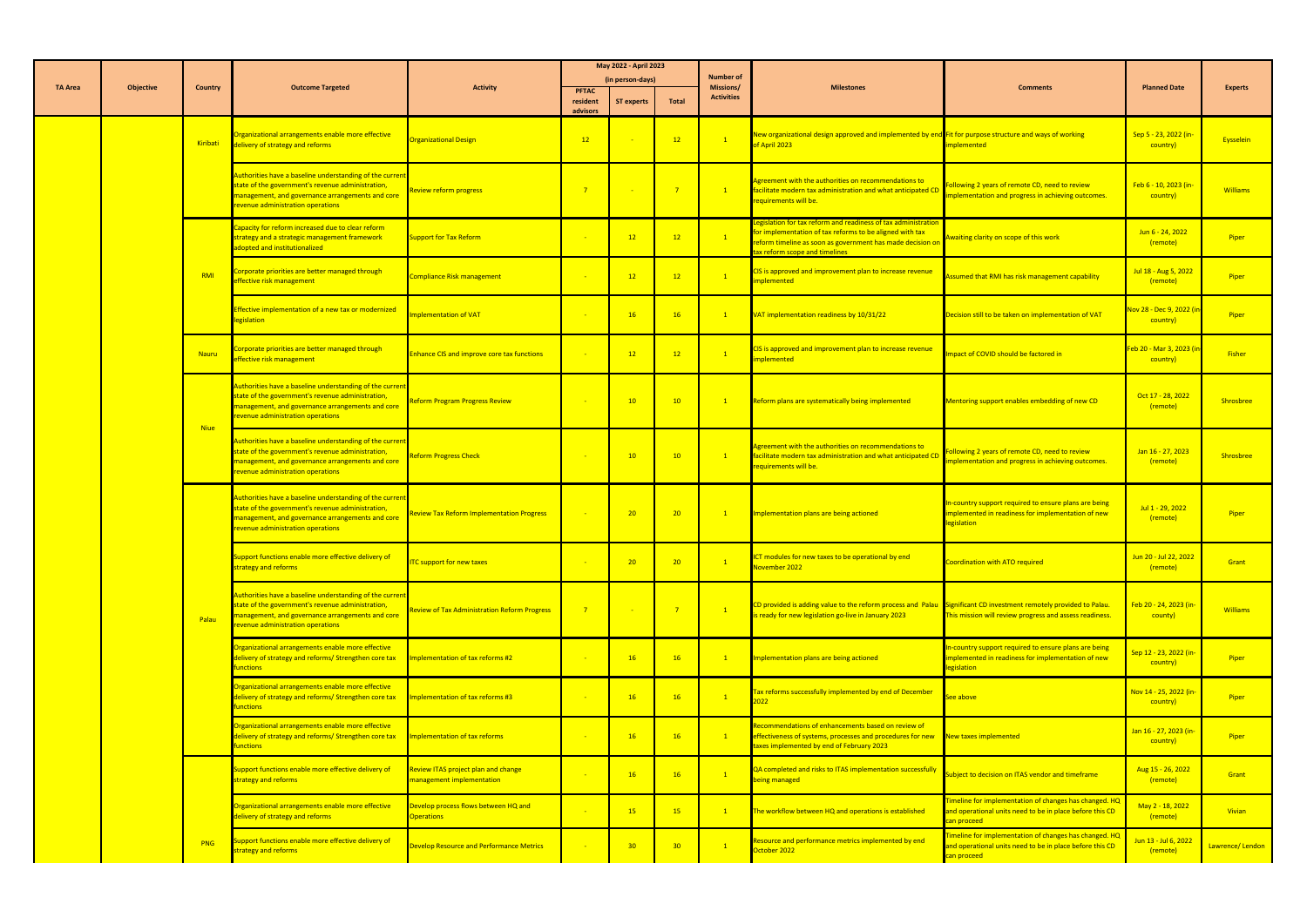|                |                  |                           |                                                                                                                                                                                                      |                                                                                              |                          | May 2022 - April 2023<br>(in person-days) |                          | <b>Number of</b>               |                                                                                                                                               |                                                                                                                   | <b>Planned Date</b>                             |                                    |
|----------------|------------------|---------------------------|------------------------------------------------------------------------------------------------------------------------------------------------------------------------------------------------------|----------------------------------------------------------------------------------------------|--------------------------|-------------------------------------------|--------------------------|--------------------------------|-----------------------------------------------------------------------------------------------------------------------------------------------|-------------------------------------------------------------------------------------------------------------------|-------------------------------------------------|------------------------------------|
| <b>TA Area</b> | <b>Objective</b> | <b>Country</b>            | <b>Outcome Targeted</b>                                                                                                                                                                              | <b>Activity</b>                                                                              | <b>PFTAC</b><br>resident | <b>ST experts</b>                         | Total                    | Missions/<br><b>Activities</b> | <b>Milestones</b>                                                                                                                             | <b>Comments</b>                                                                                                   |                                                 | <b>Experts</b>                     |
|                |                  |                           | Support functions enable more effective delivery of<br>strategy and reforms                                                                                                                          | <b>Implementation of New Performance</b><br><b>Management System</b>                         | advisors                 | 40                                        | 40                       |                                | New PMS in place that meets needs of all parties                                                                                              | Current performance management system does not meet<br>requirements of modern tax administration                  | Jun 13 - Jul 8, 2022<br>(remote)                | Reardon/Udy                        |
|                |                  |                           | Organizational arrangements enable more effective<br>delivery of strategy and reforms                                                                                                                | <b>Review Progress on Organizational Change</b><br>mplementation                             |                          | 24                                        | 24                       | $\overline{1}$                 | Evaluation of effectiveness of org changes completed and<br>improvements accepted and being implemented                                       | Substantial PFTAC support provided for implementation of Aug 29 - Sep 19, 2022<br>new organizational arrangements | (remote)                                        | Reardon/Vivian                     |
|                |                  |                           | Organizational arrangements enable more effective<br>delivery of strategy and reforms                                                                                                                | <b>New Organization Structure</b>                                                            |                          | 15                                        | 15                       |                                | New organizational design approved                                                                                                            | Delayed because of Samoa no-mission period                                                                        | May 16 - Jun 3, 2022<br>(remote)                | <b>Tamm</b>                        |
|                |                  |                           | apacity for reform increased due to clear reform<br>strategy and a strategic management framework<br>adopted and institutionalized                                                                   | Renewal of Corporate Strategic Plan                                                          |                          | 32                                        | 32 <sub>2</sub>          | $\mathbf{1}$                   | New strategic plan approved for implementation                                                                                                | New government, different priority areas and impact of<br>COVID require refresh of strategic plan                 | <mark>Aug 24 - Sep 9, 2022 (</mark><br>country) | Topping/Shrosbree                  |
|                |                  |                           | Corporate priorities are better managed through<br>effective risk management                                                                                                                         | Renewing of industry partnership for high risk<br>industries                                 |                          | 12                                        | 12                       | $\mathbf{1}$                   | Inhanced and updated industry partnership strategy<br>mplemented                                                                              | <b>Reassess in light of COVID</b>                                                                                 | Sep 9 - 23, 2022 (in-<br>country)               | Shrosbree                          |
|                |                  | Samoa                     | Corporate priorities are better managed through<br>effective risk management                                                                                                                         | <b>Compliance Risk Management</b>                                                            | - 2                      | 15                                        | 15 <sup>2</sup>          | $\mathbf{1}$                   | Systems and processes provide useable intelligence                                                                                            | Impact of COVID will impact priority areas                                                                        | Aug 29 - Sep 23, 2022<br>(remote)               | <b>Hamilton</b>                    |
|                |                  |                           | Support functions enable more effective delivery of<br>strategy and reforms                                                                                                                          | mprove data analysis                                                                         |                          | 24                                        | 24                       | $\mathbf{1}$                   | Data analysis meeting TADAT POA standard rating B by end of<br>December 2022                                                                  | RMU systems and processes provide useable intelligence                                                            | Jun 27 - Jul 8, 2022<br>(remote)                | Hamilton/STX                       |
|                |                  |                           | Authorities have a baseline understanding of the current<br>tate of the government's revenue administration,<br>management, and governance arrangements and core<br>evenue administration operations | Review of reform progress                                                                    | $\overline{7}$           |                                           | $\overline{\phantom{0}}$ | $\mathbf{1}$                   | Agreement with the authorities on recommendations to<br>facilitate modern tax administration and what anticipated CD<br>requirements will be. | Following 2 years of remote CD, need to review<br>mplementation and progress in achieving outcomes.               | Jan 30 - Feb 6, 2023 (i<br>country)             | <b>Williams</b>                    |
|                |                  |                           | Organizational arrangements enable more effective<br>delivery of strategy and reforms                                                                                                                | Organization structure and LTO operations<br>support                                         |                          | 16                                        | 16                       | $\mathbf{1}$                   | LTO fully staffed and operational by end of December 2022                                                                                     | Coordination with ADB funded project required                                                                     | May 16 - 27, 2022<br>(remote)                   | Shrosbree                          |
|                |                  |                           | ffective implementation of a new tax or modernized<br>legislation                                                                                                                                    | Assist with implementation of VAT                                                            | 12                       | 14                                        | 26                       | $\mathbf{1}$                   | mplementation strategies and plans for VAT finalized by<br><mark>12/31/21.</mark>                                                             | A decision to implement a VAT has been made with a<br>request from the authorities to support implementation.     | Aug 29 - Sep 9, 2022<br>(in-country)            | Eysselein/Udy                      |
|                |                  | Solomon<br><b>Islands</b> | Capacity for reform increased due to clear reform<br>strategy and a strategic management framework<br>adopted and institutionalized                                                                  | Change Management                                                                            |                          | 14                                        | 14                       | $\mathbf{1}$                   | Change management strategy approved and implemented by<br>end December 2022                                                                   | oordination with ADB funded project required                                                                      | Oct 3 - 14, 2022 (in-<br>country)               | <b>Tamm</b>                        |
|                |                  |                           | <b>Effective implementation of a new tax or modernized</b><br>legislation                                                                                                                            | Assist with implementation of VAT                                                            | <b>CO</b>                | 14                                        | 14                       | $\mathbf{1}$                   | mplementation strategies and plans for VAT finalized by<br><mark>12/31/21.</mark>                                                             | Coordination with ADB funded project required                                                                     | Feb 6 - 17, 2023 (in-<br>country)               | <b>Udy</b>                         |
|                |                  |                           | Capacity for reform increased due to clear reform<br>strategy and a strategic management framework<br>adopted and institutionalized                                                                  | Design and Implementation of MTRS                                                            | $\mathbf{1}$             | $\overline{2}$                            |                          | $\mathbf{1}$                   | MTRS design finalized and approved by end of June 2024                                                                                        | Carried over from previous years - secure commitmen<br>form government for MTRS before it is able to proceed      | Mar 17, 2023 (remote                            | <b>Williams/</b><br>Koukpaizan/STX |
|                |                  |                           | <b>Effective implementation of a new tax or modernized</b><br>legislation                                                                                                                            | Assist with implementation of VAT                                                            |                          | 16                                        | <b>16</b>                | $\mathbf{1}$                   | Implementation strategies and plans for VAT finalized by<br>12/31/21.                                                                         | A decision to implement a VAT has been made with a<br>request from the authorities to support implementation      | Mar 20 - 31, 2023 (in<br>country)               | Vivian                             |
|                |                  |                           | Capacity for reform increased due to clear reform<br>strategy and a strategic management framework<br>adopted and institutionalized                                                                  | <b>Develop Strategic Plan</b>                                                                |                          | $-5$                                      |                          | $\mathbf{1}$                   | <b>Strategic plan finalized and approved</b>                                                                                                  | <b>Tracking to road map from diagnostic</b>                                                                       | May 2, 2022 (remote)                            | Story                              |
|                |                  |                           | Organizational arrangements enable more effective<br>delivery of strategy and reforms                                                                                                                | Administration Support for return registration<br>function to sole TLTA control              |                          | 15                                        | 15                       |                                | Registration function established in TLTA by end of April 2023 Tracking to road map from diagnostic                                           |                                                                                                                   | Nov 28 - Dec 16, 2022<br>(remote)               | Topping                            |
|                |                  |                           | Timor-Leste Organizational arrangements enable more effective<br>delivery of strategy and reforms                                                                                                    | Redefine and modify approach to Large<br><b>Taxpayers</b>                                    |                          | 12                                        | 12                       | $\sqrt{1}$                     | New Large Taxpayer approach and action plans finalized and<br>approved by end of February 2023                                                | <b>Tracking to road map from diagnostic</b>                                                                       | Oct 10 - 21, 2022<br>(remote)                   | Vivian                             |
|                |                  |                           | Support functions enable more effective delivery of<br>strategy and reforms                                                                                                                          | Review/update staff distribution in Accounting,<br><b>Collections, Enforcement and Audit</b> |                          | 16                                        | 16                       |                                | Staff distribution updated and implemented by June 2023                                                                                       | Tracking to road map from diagnostic                                                                              | lan 16 - Feb 4, 2023 (ir<br>country)            | Reardon                            |
|                |                  |                           | Organizational arrangements enable more effective<br>delivery of strategy and reforms                                                                                                                | Develop planning, design and monitoring (head<br>office) function                            |                          | 16                                        | 16                       | $\sqrt{1}$                     | Head office functions approved and implemented by June                                                                                        | Tracking to road map from diagnostic                                                                              | Apr 3 - 14, 2023 (in-<br>country)               | Vivian                             |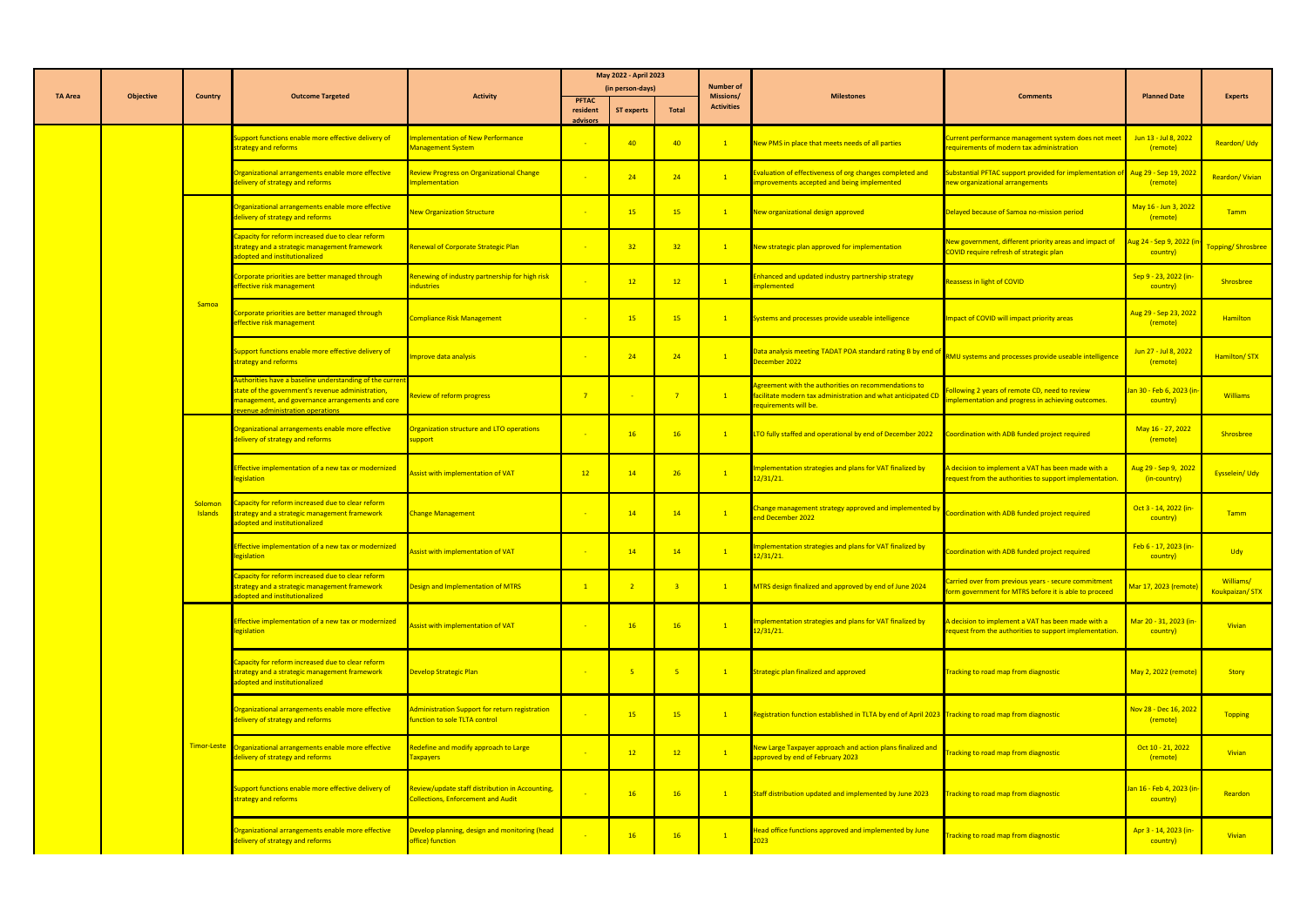|                |                  |          |                                                                                                                                                                                                       |                                                                      |                          | May 2022 - April 2023<br>(in person-days) |                 | <b>Number of</b>               |                                                                                                                                                 |                                                                                                                                |                                                   |                                                 |
|----------------|------------------|----------|-------------------------------------------------------------------------------------------------------------------------------------------------------------------------------------------------------|----------------------------------------------------------------------|--------------------------|-------------------------------------------|-----------------|--------------------------------|-------------------------------------------------------------------------------------------------------------------------------------------------|--------------------------------------------------------------------------------------------------------------------------------|---------------------------------------------------|-------------------------------------------------|
| <b>TA Area</b> | <b>Objective</b> | Country  | <b>Outcome Targeted</b>                                                                                                                                                                               | <b>Activity</b>                                                      | <b>PFTAC</b><br>resident | <b>ST experts</b>                         | <b>Total</b>    | Missions/<br><b>Activities</b> | <b>Milestones</b>                                                                                                                               | <b>Comments</b>                                                                                                                | <b>Planned Date</b>                               | <b>Experts</b>                                  |
|                |                  |          | Effective implementation of a new tax or modernized<br>egislation                                                                                                                                     | upport implementation of VAT                                         | advisors                 | 16                                        | 16              |                                | VAT successfully implemented by date as per new tax<br>legislation                                                                              | <b>Tracking to road map from diagnostic</b>                                                                                    | Sep 26 - Oct 7, 2022 (i<br>country)               | Vivian                                          |
|                |                  | Tonga    | Corporate priorities are better managed through<br>effective risk management                                                                                                                          | Development of Business Continuity Plan (BCP)                        |                          | 40                                        | 40              |                                | <b>BCP</b> developed, tested and resourced                                                                                                      | Important to build in learnings from recent seismic events                                                                     | Jul 6 - 30, 2022<br>(remote)                      | Shrosbree/Topping                               |
|                |                  |          | Organizational arrangements enable more effective<br>delivery of strategy and reforms                                                                                                                 | Organizational structure for customs and tax<br>administration       | $\overline{2}$           |                                           |                 | $\overline{1}$                 | Fit for purpose structure and ways of working approved and<br>being implemented                                                                 | istoms and inland revenue to be integrated                                                                                     | Jun 15, 2022 (remote) Eysselein/ Williams         |                                                 |
|                |                  | Tuvalu   | Corporate priorities are better managed through<br>effective risk management                                                                                                                          | Monitor and review implementation of CIS and<br>operational plan #2  |                          | 12                                        | 12              |                                | Current Compliance Improvement Plan is evaluated                                                                                                | Series of reviews to assist embed CD                                                                                           | May 9 - Jul 29, 2022<br>(remote)                  | Fisher                                          |
|                |                  |          | Corporate priorities are better managed through<br>effective risk management                                                                                                                          | Monitor and review implementation of CIS and<br>operational plan #3  |                          | 16                                        | 16              | $\overline{1}$                 | CIS and operational plan implemented as per agreed action<br><b>plan timelines</b>                                                              | eries of reviews to assist embed CD                                                                                            | <mark>Aug 1 - Oct 31, 2022 (</mark> i<br>country) | Fisher                                          |
|                |                  |          | Corporate priorities are better managed through<br>effective risk management                                                                                                                          | Monitor and Review Implementation #4                                 |                          | 12                                        | 12              | $\overline{1}$                 | CIS and operational plan implemented as per agreed action<br><b>plan timelines</b>                                                              | eries of reviews to assist embed CD                                                                                            | Feb 8 - 21, 2023 (in-<br>country)                 | <b>Fisher</b>                                   |
|                |                  |          | Capacity for reform increased due to clear reform<br>strategy and a strategic management framework<br>adopted and institutionalized                                                                   | Tax Policy review                                                    |                          | 16                                        | 16              |                                | Tax policy review finalized by end December 2022                                                                                                | Vanuatu dependent on VAT and citizenship scheme that is Oct 10 - 21, 2022 (in-<br>not sustainable                              | country)                                          | <b>Mullins</b>                                  |
|                |                  |          | Support functions enable more effective delivery of<br>strategy and reforms                                                                                                                           | <b>POS System</b>                                                    |                          | 12                                        | 12              | $\mathbf{1}$                   | Decision made on implementation of POS system by end<br>October 2022                                                                            | Use of intelligence from POS is used to improve<br>compliance                                                                  | Jul 11 - 22, 2022<br>(remote)                     | <b>Hamilton</b>                                 |
|                |                  | Vanuatu  | Organizational arrangements enable more effective<br>lelivery of strategy and reforms                                                                                                                 | upport on Organizational Arrangement                                 |                          | 16                                        | <b>16</b>       | $\overline{1}$                 | Enhanced organizational arrangements implemented by end<br>of April 2023                                                                        | nland revenue needs to be strengthened                                                                                         | Nov 14 - 25, 2022 (in<br>country)                 | Shrosbree                                       |
|                |                  |          | Corporate priorities are better managed through<br>effective risk management                                                                                                                          | Data analysis and business intelligence                              |                          | 12                                        | 12 <sup>2</sup> |                                | Improved data analysis and use of business intelligence as per<br>agreed action plan implemented by end of February 2023                        | ystems and processes provide useable intelligence                                                                              | Aug 8 - 19, 2022<br>(remote)                      | <b>Hamilton</b>                                 |
|                |                  |          | Authorities have a baseline understanding of the current<br>state of the government's revenue administration<br>management, and governance arrangements and core<br>revenue administration operations | <b>Review of Modernization Programme</b>                             |                          | 16                                        | <b>16</b>       |                                | New modernization programme implemented by end of May Tax administration capacity and effectiveness to be<br>2023 and action plan timelines met | mproved                                                                                                                        | Feb 6 - 17, 2023 (in-<br>country)                 | Shrosbree                                       |
|                |                  |          | Corporate priorities are better managed through<br>effective risk management                                                                                                                          | Leadership, Integrity and Good Governance                            | 12                       | 12                                        | 24              | $\overline{1}$                 | Regional workshop on Leadership, Governance and Integrity<br>improves leadership, management and governance                                     | Part of leadership seminar series                                                                                              | May 2 - Jun 10, 2022<br>(remote)                  | <b>Eysselein/Williams/</b><br>Shrosbree/ Vivian |
|                |                  |          | Corporate priorities are better managed through<br>effective risk management                                                                                                                          | <b>Regional Sharing of Business Continuity</b><br><b>Responses</b>   | 16                       |                                           | 16              | $\overline{1}$                 | Attending countries have developed, tested and implemente                                                                                       | he impact of climate change and natural and other<br>disasters affects PICs ability to continue with<br>administration         | Jul 11 - 20, 2022<br>(remote)                     | Eysselein/Williams                              |
|                |                  |          | Corporate priorities are better managed through<br>effective risk management                                                                                                                          | <b>Data and Analytics</b>                                            |                          | 12                                        | 12              | $\overline{1}$                 | Attending countries review their risk management system:<br>and processes and update to provide usable intelligence.                            | ollow-up workshop on one delivered in 2019, taking into<br>account COVID impact                                                | Oct 24 - 31, 2022 (in-<br>person)                 | <b>Hamilton</b>                                 |
|                |                  |          | Support functions enable more effective delivery of<br>strategy and reforms                                                                                                                           | <b>Regional Assessment of Small Country Tax</b><br>nformation System |                          | 10                                        | 10              |                                | The requirements of a fit for purpose small country tax<br>processing system have been developed                                                | The cost, size and functions of most tax processing<br>systems are not made to meet needs of small and<br>developing countries | Dec 5 - 16, 2022<br>(remote)                      | Grant                                           |
|                |                  | Regional | Corporate priorities are better managed through<br>effective risk management                                                                                                                          | <b>ISORA</b>                                                         |                          | $\overline{q}$                            |                 |                                | All PICs complete ISORA in full and on time                                                                                                     | Hands on training and support provided.                                                                                        | Jan 23 - 27, 2023<br>(remote)                     | Topping                                         |
|                |                  |          | Support functions enable more effective delivery of<br>strategy and reforms                                                                                                                           | <b>Regional Tax Information System</b>                               |                          | 12                                        | 12              | $\mathbf{1}$                   | A regional approach to the sourcing and funding of a fit for<br>purpose system are developed                                                    | CT presents major challenge to most tax administrations<br>n the region                                                        | Jan 23 - Feb 3, 2023<br>(remote)                  | Grant                                           |
|                |                  |          | Support functions enable more effective delivery of<br>strategy and reforms                                                                                                                           | Performance Management                                               |                          | 14                                        | 14              |                                | Leaders have a consistent view of the basics of a good PMS<br>and the critical role of the leader                                               | urrent performance management systems does not meet<br>requirements of modern tax administration                               | Feb 8 - 20, 2023 (in-<br>person)                  | Reardon                                         |
|                |                  |          | Support functions enable more effective delivery of<br>strategy and reforms                                                                                                                           | <b>Regional Policy and Revenue Forecasting</b>                       |                          | $\overline{9}$                            |                 |                                | PICs understand how policy and revenue forecasting can assist<br>their decision making                                                          | oint workshop with Macroeconomist                                                                                              | Mar 6 - 15, 2023<br>(remote)                      | <b>STX</b>                                      |
|                |                  |          | Effective implementation of a new tax or modernized<br>legislation                                                                                                                                    | <b>Legal Interpretation</b>                                          |                          | 10                                        | 10              |                                | Attendees are confident in the use of their legal powers                                                                                        | Advice and legal interpretation not consistent in most tax<br>administrations                                                  | Apr 3 - 12, 2023<br>(remote)                      | Topping                                         |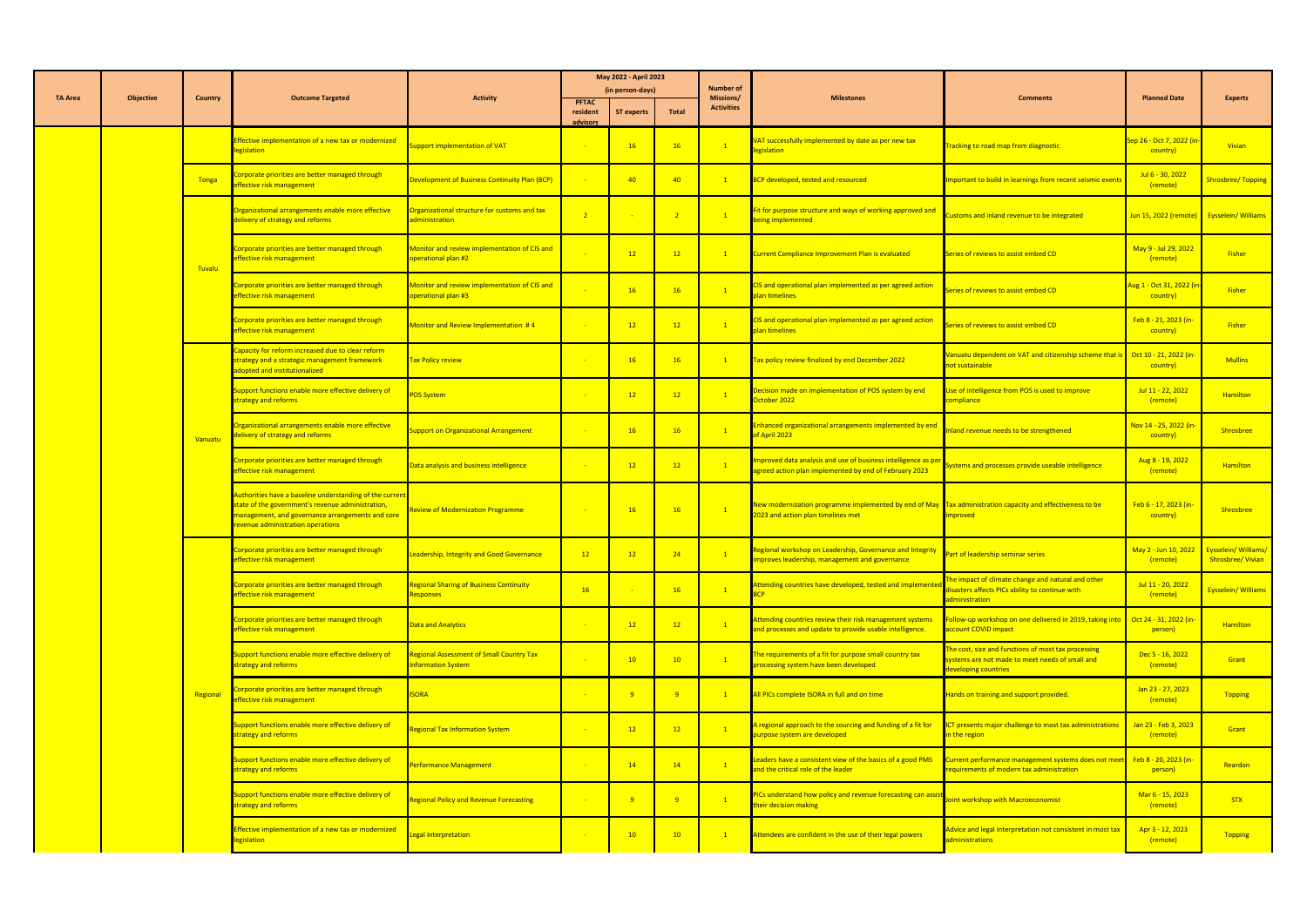|                                  |                                                          |          |                                                                                                                                                                                                                               |                                                                |                      | May 2022 - April 2023 |                 |                                |                                                                                                                                                                           |                                                                                                                                  |                                                                          |                |
|----------------------------------|----------------------------------------------------------|----------|-------------------------------------------------------------------------------------------------------------------------------------------------------------------------------------------------------------------------------|----------------------------------------------------------------|----------------------|-----------------------|-----------------|--------------------------------|---------------------------------------------------------------------------------------------------------------------------------------------------------------------------|----------------------------------------------------------------------------------------------------------------------------------|--------------------------------------------------------------------------|----------------|
|                                  |                                                          |          |                                                                                                                                                                                                                               |                                                                |                      | (in person-days)      |                 | <b>Number of</b>               |                                                                                                                                                                           |                                                                                                                                  |                                                                          |                |
| <b>TA Area</b>                   | Objective                                                | Country  | <b>Outcome Targeted</b>                                                                                                                                                                                                       | <b>Activity</b>                                                | <b>PFTAC</b>         |                       |                 | Missions/<br><b>Activities</b> | <b>Milestones</b>                                                                                                                                                         | <b>Comments</b>                                                                                                                  | <b>Planned Date</b>                                                      | <b>Experts</b> |
|                                  |                                                          |          |                                                                                                                                                                                                                               |                                                                | resident<br>advisors | <b>ST experts</b>     | <b>Total</b>    |                                |                                                                                                                                                                           |                                                                                                                                  |                                                                          |                |
| Revenue<br><b>Administration</b> | <b>Strengthened core tax</b><br>administration functions |          | Audit and other verification programs more effectively<br>ensure accuracy of reporting                                                                                                                                        | <b>Review Audit Training Products</b>                          | $\sim$               | 30                    | 30              |                                | Improved Audit skills result in improved Audit outcomes                                                                                                                   | Implementation of training dependent on recruiting new<br>employees                                                              | May 2 - 27, 2022<br>(remote)                                             | Bell/ Matthews |
|                                  |                                                          |          | Audit and other verification programs more effectively<br>ensure accuracy of reporting                                                                                                                                        | Strengthen audit function                                      |                      | 32                    | 32              |                                | The audit function operating at improved efficiency levels by The authorities have requested TA to assist in building<br>30/4/2022 and measured against TADAT dimensions. | audit function and capability.                                                                                                   | Jul 18 - 29, 2022 (in-<br>country)                                       | Bell/Velji     |
|                                  |                                                          |          | Cook Islands Audit and other verification programs more effectively<br>ensure accuracy of reporting                                                                                                                           | <b>Audit Skills Development</b>                                |                      | 32                    | 32              |                                | Audit skills development program completed                                                                                                                                | Skills level of auditors needs to be improved                                                                                    | Aug 1 - 16, 2022 (in-<br>country)                                        | Bell/Velji     |
|                                  |                                                          |          | A larger proportion of taxpayers meet their filing<br>obligations as required by law / A larger proportion of<br>taxpayers meet their payment obligations as required by Payments                                             | Progress review of Collections, E-Filing and                   |                      | 16                    | 16              |                                | Filing and payment timeliness improves                                                                                                                                    | TA assistance requested by the authorities to improve<br>current returns and payment compliance levels.                          | Sep 12 - 23, 2022 (in-<br>country)                                       | Field          |
|                                  |                                                          |          | Taxpayer services initiatives to support voluntary<br>compliance are strengthened                                                                                                                                             | Review of Services and Collections Training<br><b>Products</b> |                      | 32                    | 32              |                                | Improved skills result in improved outcomes                                                                                                                               | Authorities requested assistance to improve skills and<br>knowledge of service and collections staff                             | Dec 1 - 16, 2022<br>(remote)                                             | Lendon/Udy     |
|                                  |                                                          |          | Audit and other verification programs more effectively<br>ensure accuracy of reporting                                                                                                                                        | Strengthening tax audit                                        | $\sim$               | 32                    | 32              |                                | Quality of audits improved                                                                                                                                                | Audit case work to be improved as requested by<br>authorities                                                                    | Aug 29 - Sep 9, 2022 (in-<br>country)                                    | Bell/Velji     |
|                                  |                                                          | Fiji     | Taxpayer services initiatives to support voluntary<br>compliance are strengthened                                                                                                                                             | Improving taxpayer services and communication                  |                      | 40                    | 40              |                                | Increase in voluntary compliance and decrease in number of<br>taxpayer complaints                                                                                         | Taxpayer services and communication important in COVID-Oct 17 - Nov 1, 2022 (i<br>19 context and to improve voluntary compliance | country)                                                                 | Lendon/O'Keefe |
|                                  |                                                          |          | A larger proportion of taxpayers meet their filing<br>obligations as required by law / A larger proportion of<br>taxpayers meet their payment obligations as required by                                                      | Strengthen Debt and Returns Management                         | $\sim$               | 28                    | 28              |                                | Filing and payment timeliness improves                                                                                                                                    | TA assistance requested by the authorities to improve<br>current returns and payment compliance levels.                          | Sep 19 - Oct 7, 2022 (in<br>country)                                     | Strong/Udy     |
|                                  |                                                          |          | Audit and other verification programs more effectively<br>ensure accuracy of reporting                                                                                                                                        | Audit Skills Development                                       | $\sim$ $ \sim$       | 32                    | 32 <sub>2</sub> |                                | Audit skills development program completed                                                                                                                                | Skills level of auditors needs to be improved                                                                                    | Sep 12 - 27, 2022 (in-<br>country)                                       | Bell/Velji     |
|                                  |                                                          | Kiribati | A larger proportion of taxpayers meet their filing<br>obligations as required by law / A larger proportion of Strengthen e-Filing, Payment and VAT Refunds<br>taxpayers meet their payment obligations as required by process |                                                                |                      | 19                    | 19              |                                | Filing and payment timeliness improves                                                                                                                                    | TA assistance requested by the authorities to improve<br>current returns and payment compliance levels.                          | Jul 4 - 22, 2022 (in-<br>country)                                        | <b>STX</b>     |
|                                  |                                                          |          | Audit and other verification programs more effectively<br>ensure accuracy of reporting                                                                                                                                        | <b>Strengthening Tax Audit</b>                                 |                      | 16                    | 16              |                                | Quality of audits improved                                                                                                                                                | Audit case work to be improved as requested by<br>authorities                                                                    | Nov 14 - 25, 2022 (in-<br>country)                                       | Matthews       |
|                                  |                                                          |          | Taxpayer services initiatives to support voluntary<br>compliance are strengthened                                                                                                                                             | Improve Taxpayer Service Process and Skills<br>Development     |                      | 12                    | 12              |                                | Increase in voluntary compliance and decrease in number of<br>taxpayer complaints                                                                                         | Assistance with improving taxpayer services requested by<br>authorities                                                          | Sep 5 - 23, 2022<br>(remote)                                             | Lendon         |
|                                  |                                                          | RMI      | A larger proportion of taxpayers meet their filing<br>obligations as required by law / A larger proportion of<br>taxpayers meet their payment obligations as required by Taxpayer Services and Audit                          | Debt and Returns Management, Improve                           |                      | 12                    | 12              |                                | Measurable improvement in all core tax functions                                                                                                                          | Capacity and capability present major challenges to the<br>tax administration                                                    | Jun 27 - Jul 8, 2022<br>(remote)                                         | Piper          |
|                                  |                                                          |          | The integrity of the taxpayer base and ledger is<br>strengthened                                                                                                                                                              | Support implementation of taxpayer services<br>strategy        |                      | 30                    | 30              |                                | IRC knows how many taxpayers are required file and pay                                                                                                                    | TA assistance requested by the authorities to improve<br>current returns and payment compliance levels.                          | May 23 - Jun 17, 2022<br>(remote)                                        | O'Keefe/Vivian |
|                                  |                                                          | PNG      | The integrity of the taxpayer base and ledger is<br>strengthened                                                                                                                                                              | Review cleansing of taxpayer registers #2                      |                      | 23                    | 23              |                                | Voluntary compliance improves with focus on the core tax<br>base                                                                                                          | Work has commenced on cleansing the taxpayer register<br>of ceased and inactive cases.                                           | Oct 10 - 28, 2022 (in-<br>country)                                       | Clayton        |
|                                  |                                                          |          | A larger proportion of taxpayers meet their filing<br>obligations as required by law / A larger proportion of<br>taxpayers meet their payment obligations as required by                                                      | Debt and Returns Management                                    |                      | 32                    | 32              |                                | Filing and payment timeliness improves                                                                                                                                    | TA assistance requested by the authorities to improve<br>current returns and payment compliance levels.                          | Jun 13 - 24, 2022 (in-<br>country)/ Oct 17 - Nov<br>1, 2022 (in-country) | <b>STX</b>     |
|                                  |                                                          | Samoa    | Taxpayer services initiatives to support voluntary<br>compliance are strengthened                                                                                                                                             | Implementation of Taxpayer Services Strategy                   |                      | 32                    | 32              |                                | Increase in voluntary compliance and decrease in number of<br>taxpayer complaints                                                                                         | Assistance with improving taxpayer services requested by<br>authorities                                                          | Mar 6 - 17, 2023 (in-<br>country)                                        | Lendon/O'Keefe |
|                                  |                                                          |          | Audit and other verification programs more effectively<br>ensure accuracy of reporting                                                                                                                                        | <b>Strengthen Audit and TIMS</b>                               | $\sim$               | 12                    | 12              |                                | Quality of audits improved                                                                                                                                                | The authorities have requested TA to assist in building<br>audit function and capability.                                        | Sep 19 - 30, 2022<br>(remote)                                            | Bell           |
|                                  |                                                          |          | Strengthen core tax functions                                                                                                                                                                                                 | Outsourcing Debt Collection                                    |                      | 48                    | 48              |                                | Informed advice is provided to key stakeholders                                                                                                                           | Assistance with improving taxpayer services requested by<br>authorities                                                          | Jun 15 - Jul 8, 2022<br>(remote)                                         | Field/Udy      |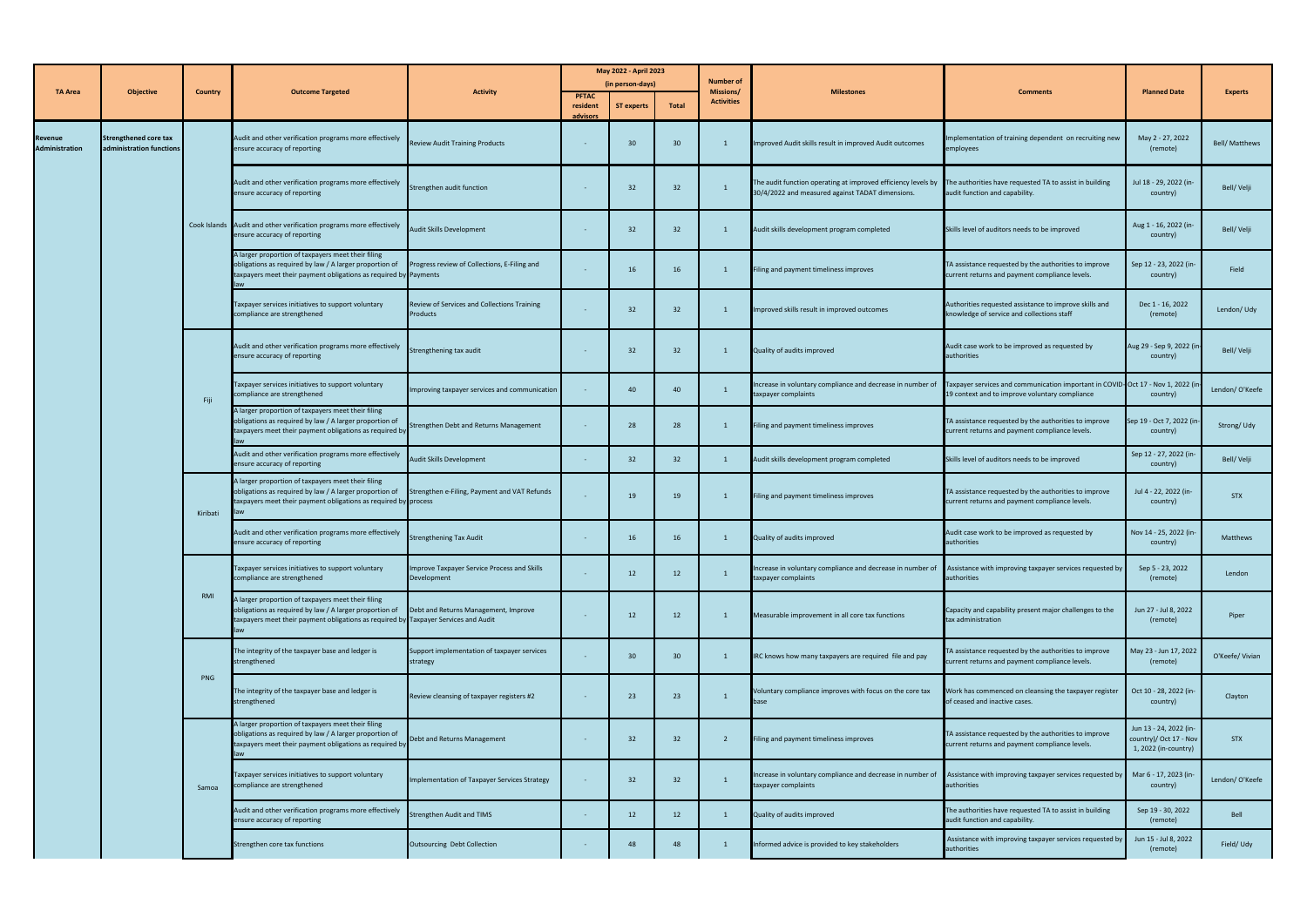|                |                  |                |                                                                                                                                                                          |                                                                            |                                      | May 2022 - April 2023<br>(in person-days) |                                       | <b>Number of</b>                      |                                                                                                                              |                                                                                                         |                                       |                    |
|----------------|------------------|----------------|--------------------------------------------------------------------------------------------------------------------------------------------------------------------------|----------------------------------------------------------------------------|--------------------------------------|-------------------------------------------|---------------------------------------|---------------------------------------|------------------------------------------------------------------------------------------------------------------------------|---------------------------------------------------------------------------------------------------------|---------------------------------------|--------------------|
| <b>TA Area</b> | <b>Objective</b> | <b>Country</b> | <b>Outcome Targeted</b>                                                                                                                                                  | <b>Activity</b>                                                            | <b>PFTAC</b><br>resident<br>advisors | <b>ST experts</b>                         | <b>Total</b>                          | <b>Missions/</b><br><b>Activities</b> | <b>Milestones</b>                                                                                                            | <b>Comments</b>                                                                                         | <b>Planned Date</b>                   | <b>Experts</b>     |
|                |                  |                | Strengthen core tax functions                                                                                                                                            | Redesign/refine the Tax Clearance process in<br>collaboration with Customs |                                      | 16                                        | 16                                    |                                       | An end to end process is developed and implemented                                                                           | Tax clearance process not optimized                                                                     | Jun 6 - 17, 2022<br>(remote)          | Strong             |
|                |                  | Timor-Leste    | A larger proportion of taxpayers meet their filing<br>obligations as required by law                                                                                     | Improve filing and tax arrears management                                  | $\sim$                               | 21                                        | 21                                    |                                       | Filing and payment timeliness improves                                                                                       | TA assistance requested by the authorities to improve<br>current returns and payment compliance levels. | Jul 18 - Aug 3, 2022<br>(remote)      | Lawrence           |
|                |                  |                | Strengthen core tax functions                                                                                                                                            | Audit, Accounting and Collections - redesign<br>processes and develop SOPs |                                      | 43                                        | 43                                    |                                       | SOP's finalized and approved by end of April 2023                                                                            | Authorities requested assistance with developing SOP's                                                  | Feb 6 - 25, 20223 (in-<br>country)    | Bell/Lawrence      |
|                |                  |                | A larger proportion of taxpayers meet their filing<br>obligations as required by law / A larger proportion of<br>taxpayers meet their payment obligations as required by | Debt and Returns Management                                                |                                      | 32                                        | 32                                    |                                       | Filing and payment timeliness improves                                                                                       | TA assistance requested by the authorities to improve<br>current returns and payment compliance levels. | May 23 - Jun 3, 2022 (in<br>country)  | Field/Lendon       |
|                |                  | Tonga          | Audit and other verification programs more effectively<br>ensure accuracy of reporting                                                                                   | Strengthen tax audit and POS                                               |                                      | 32                                        | 32                                    |                                       | Quality of audits improved                                                                                                   | The authorities have requested TA to assist in building<br>audit function and capability.               | Jun 20 - Jul 1, 2022 (in-<br>country) | Bell/STX           |
|                |                  |                | Taxpayer services initiatives to support voluntary<br>compliance are strengthened                                                                                        | Improving taxpayer services and communication                              |                                      | 20                                        | 20                                    |                                       | Increase in voluntary compliance and decrease in number of<br>taxpayer complaints                                            | Assistance with improving taxpayer services requested by<br>authorities                                 | Sep 12 - Oct 7, 2022<br>(remote)      | O'Keefe            |
|                |                  |                | Taxpayer services initiatives to support voluntary<br>compliance are strengthened                                                                                        | Improving register integrity and data-cleanup                              |                                      | 12                                        | 12                                    |                                       | Taxpayer register integrity and data-cleanup agree action<br>plans implemented withing timelines                             | Authorities requested assistance to improve taxpayer<br>register and data integrity                     | Nov 14 - 25, 2022 (in-<br>country)    | Lendon             |
|                |                  |                | A larger proportion of taxpayers meet their filing<br>obligations as required by law / A larger proportion of<br>taxpayers meet their payment obligations as required by | Debt and returns management #2                                             |                                      | 16                                        | 16                                    |                                       | Filing and payment timeliness improves                                                                                       | TA assistance requested by the authorities to improve<br>current returns and payment compliance levels. | Mar 20 - 31, 2023 (in-<br>country)    | Field              |
|                |                  | Vanuatu        | Audit and other verification programs more effectively<br>ensure accuracy of reporting                                                                                   | Strengthening audit and audit manual                                       | $\sim$ $ \sim$                       | 12                                        | 12                                    |                                       | Quality of audits improved                                                                                                   | The authorities have requested TA to assist in building<br>audit function and capability.               | May 16 - 27, 2022<br>(remote)         | Home               |
|                |                  |                | Strengthen core tax functions                                                                                                                                            | Development of Standard Operating Procedures<br>guidelines                 |                                      | 48                                        | $\begin{array}{ccc} & 48 \end{array}$ | $\mathbf{1}$                          | Measurable improvement in all core tax functions                                                                             | Assistance with developing SOP's requested                                                              | Jun 1 - 16, 2022<br>(remote)          | Field/Home/O'Keefe |
|                |                  |                | A larger proportion of taxpayers meet their filing<br>obligations as required by law / A larger proportion of<br>taxpayers meet their payment obligations as required by | Debt and Arrears management                                                |                                      | 12                                        | 12                                    | $\mathbf{1}$                          | Attending countries show improvement in filing and payment Competencies to improve current returns and payment<br>management | compliance levels not at required levels.                                                               | Jun 21 - 28, 2022 (in-<br>person)     | Field              |
|                |                  | Regional       | Audit and other verification programs more effectively    Vorkshop on Tax Investigations - VAT (joint with<br>ensure accuracy of reporting                               | OCO and PITAA)                                                             | $\overline{4}$                       | $\overline{4}$                            |                                       |                                       | Regional workshop on Leadership, Governance and Integrity<br>improves leadership, management and governance                  | First joint training with Customs                                                                       | May 31 - Jun 6, 2022<br>(remote)      | Katrina/Hamilton   |
|                |                  |                | Strengthen core tax functions                                                                                                                                            | <b>Operational Leaders</b>                                                 |                                      | 28                                        | 28                                    |                                       | Leadership workshops focusing on operational leaders<br>completed by end of August 2022                                      | Leadership program started in FY 22 continuing                                                          | Aug 8 - 17, 2022 (in-<br>person)      | Clayton/Vivian     |
|                |                  |                |                                                                                                                                                                          | <b>Total Days:</b>                                                         | 102                                  | 1888                                      | 1990                                  | 105                                   |                                                                                                                              |                                                                                                         |                                       |                    |

| <b>Revenue</b><br><b>Administration</b> | <b>ILegal</b> | Cook Islands | Tax and/or customs laws are updated, simplified, and<br>better aligned with modern standards and international<br>protocols                                      | Implementation of Tax Administration Act -<br><b>I</b> training | 10 | 10 | TAA finalsed for implementation             | Authorities requested assistance with TAA training for                                  | Nov 11 - 16, 2022<br>(remote)      | Topping      |
|-----------------------------------------|---------------|--------------|------------------------------------------------------------------------------------------------------------------------------------------------------------------|-----------------------------------------------------------------|----|----|---------------------------------------------|-----------------------------------------------------------------------------------------|------------------------------------|--------------|
|                                         |               | Kiribati     | Tax and/or customs laws are updated, simplified, and<br>better aligned with modern standards and international Implementation of Small Business Tax<br>protocols |                                                                 | 23 |    | Small taxpayer tax implemented 4/30/22      | <b>PFTAC</b> is supporting a request by the authorities to<br>modernize their tax laws. | Jun 20 - Jul 8, 2022<br>(remote)   | Strong       |
|                                         |               | <b>Niue</b>  | Tax and/or customs laws are updated, simplified, and<br>better aligned with modern standards and international ITA Rewrite<br>protocols                          |                                                                 | 14 | 14 | New ITA completed for implementation        | <b>PFTAC</b> is supporting a request by the authorities to<br>modernize their tax laws. | Mar 13 - 24, 2023 (in-<br>country) | <b>Burns</b> |
|                                         |               | Palau        | Tax and/or customs laws are updated, simplified, and<br>better aligned with modern standards and international Tax Reform Bill Regulations<br>protocols          |                                                                 | 12 |    | New legislation implemented in January 2023 | PFTAC is supporting a request by the authorities to<br>modernize their tax laws.        | May 2 - 13, 2022<br>(remote)       | <b>Burns</b> |